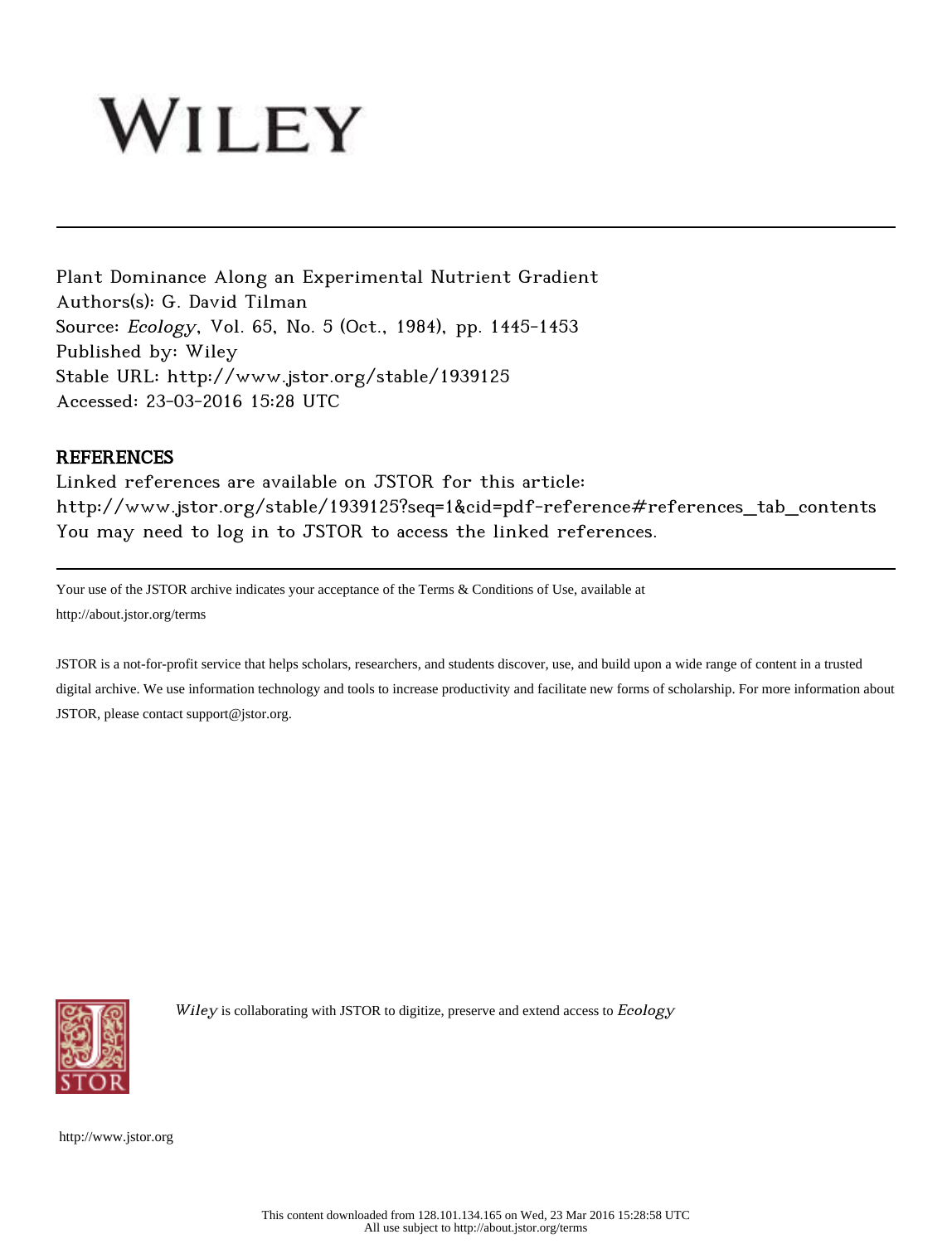# PLANT DOMINANCE ALONG AN EXPERIMENTAL NUTRIENT GRADIENT'

G. DAVID TILMAN

 Department of Ecology and Behavioral Biology, University of Minnesota, Minneapolis, Minnesota 55455 USA

Abstract. Fertilization experiments in an 8-yr-old field demonstrated that N was the major limiting nutrient of N, P, K, Ca, and Mg, and suggested that Mg became limiting when N was added. After the fertilization experiments, this field was disturbed via thorough disking and divided into 36 plots for a Latin square design experiment on the effect of N:Mg fertilization ratios on vegetation patterns. By the second year, the major species had separated along the imposed N:Mg gradient, with Agrostis scabra dominant at the low Mg but high N end, followed by Agropyron repens, Berteroa incana, Oenothera biennis, and Aristida basiramea, which was dominant at the high Mg but low N end of the gradient. An unmanipulated resource, light availability at the soil surface, was significantly affected by the treatments. The results demonstrate that spatial heterogeneity in the relative availability of soil nutrients may be one cause of spatial heterogeneity in early successional vegetation.

 Key words: competition; light; magnesium; nitrogen; old fields; resource ratio hypothesis; spatial variability; succession.

# **INTRODUCTION**

 Plant communities have numerous spatial and tem poral patterns in their species composition. Relatively smooth, continuous changes in vegetation have been reported along elevational and other physical gradients (e.g., Zedler and Zedler 1969, Whittaker and Niering 1975). Other patterns within apparently spatially het erogeneous vegetation can often be partially described as gradients with respect to some spatially variable factor such as water, a soil nutrient, or soil pH (e.g., Whittaker 1975, Gauch 1982). Additionally, many plant communities show relatively repeatable patterns of change in their species composition, termed "succes sion," following a disturbance. Drury and Nisbet (1973) argued that the same processes that explained changes in the composition of plant communities through time should explain the spatial heterogeneity of communi ties at any given time. Plant-community ecology may not yet be at the point of such a synthesis. However, there are some approaches to plant-community ecol ogy that may have the potential to predict both spatial and temporal patterns. One of these is the hypothesis that plant competition for limiting resources may be an important process determining which species are dominant in a given habitat (e.g., Tilman 1982). This theory predicts that plants will be separated along a gradient of two limiting resources if plants are com peting for the resources and if there are "tradeoffs" (Tilman 1982:244) in the competitive abilities of the plant species for the resources. This study was designed to test some of the assumptions and predictions of this "resource ratio hypothesis" (Tilman 1982) that are spe cifically related to the role that spatial heterogeneity of

 ' Manuscript received 11 February 1983; revised 1 August 1983; accepted 6 September 1983.

 nutrients might play in causing spatial patchiness in vegetation.

 The approach taken was wholly experimental. Work in 1978 determined when, how, and how much of var ious nutrients could be added to vegetation without "burning" it, and a preliminary experiment was per formed in 1979 to determine which soil nutrients might be limiting to the plants in the area to be studied. Vegetation was fertilized with macronutrients (N, P, K, Mg, Ca) supplied singly and in various combina tions. These data, reported in this paper, indicated that nitrogen was the major limiting nutrient and suggested that magnesium might be limiting to some species. In 1980 and 1981, the effects of these two nutrients on the pattern of species dominance in early successional vegetation were determined by fertilizing with different ratios of N:Mg. Other potentially important resources, such as light and water, were not experimentally ma nipulated, although their availability was probably af fected by the treatments.

# **METHODS**

 This study was conducted at the University of Min nesota's Cedar Creek Natural History Area, located on the Anoka sandplain, 45 km north of Minneapolis, Minnesota. The field I used had not been used for agriculture since 1972 (the last crop was rye), was dom inated by patches of herbaceous dicots and grasses, and had few woody plants. The most common plants, in approximate order, were Agrostis scabra, Oenothera biennis, Agropyron repens, Erigeron canadensis, Lychnis alba, Crepis tectorum, Vicia villosa, and Po lygonum convolvulus. Grigal et al. (1974) found that the upper 15 cm of Sartell fine sand has  $\approx 0.3\%$  organic matter, 0.025% total nitrogen (18  $\mu$ mol/g dry soil) and a pH of 5.3 (range 5.0-5.6). The field is located in the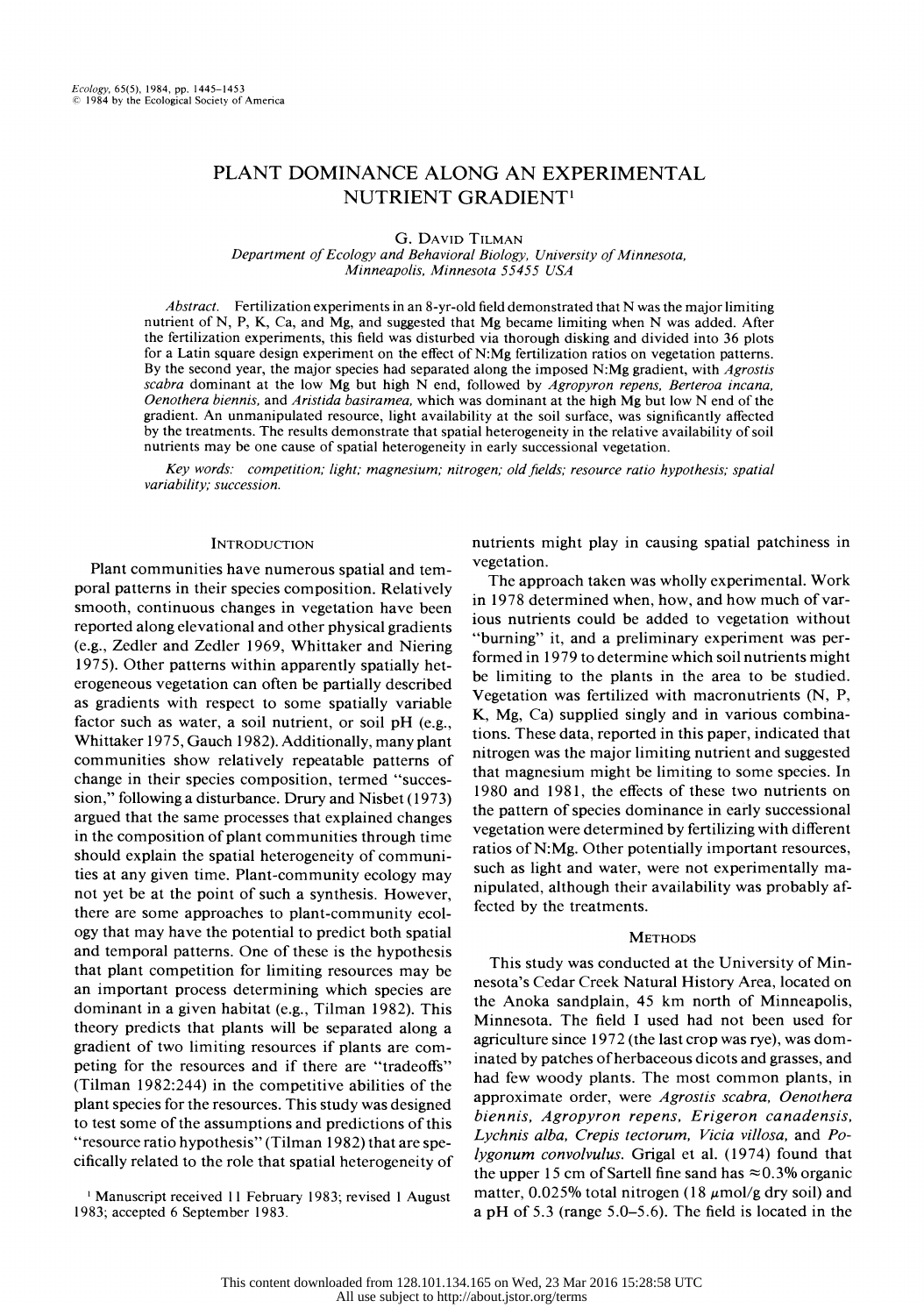$NW1/4$  of the SE1/4 of Section 22, Township 34 N, Range 22W, Isanti County, Minnesota.

#### Nutrient limitation experiments

In 1979, a 40  $\times$  40 m portion of the field was fer tilized with various combinations of N, P, K, Ca, and Mg supplied as commercial  $NH_3NO_3$  (34-0-0), reagentgrade  $H_3PO_4$ , commercial  $K_2O$  (0-0-60), USP MgSO<sub>4</sub> (Epsom salts), and reagent-grade  $CaCO<sub>3</sub>$ . These were applied twice, in early and late June, with a  $0.5$ -m wide lawn fertilizer spreader equipped with bicycle wheels to raise the spreader above the vegetation. The fertil izers were applied singly and multiply in randomized, replicated 0.5-m wide rows and perpendicular col umns; unfertilized strips 2.0 m wide were between all rows and columns and served as walkways (0.5 m wide) and controls. We applied the following total amounts: Nitrogen, 26 g/m<sup>2</sup>; Phosphorus, 4.8 g/m<sup>2</sup>; Potassium, 32 g/m<sup>2</sup>; Magnesium, 8.7 g/m<sup>2</sup>; and Calcium, 5.7 g/m<sup>2</sup>. On 25 September 1979,  $0.25 \text{--} m^2$  plots were clipped to ground level, and living plant material was dried to a constant mass. An adjacent disked area was simulta neously studied (McKone 1980).

## N.Mg gradient experiments

In April 1980, a  $35 \times 35$  m area within the area studied the previous year was disturbed by disking it  $\approx$  20 times in one direction and 20 times perpendicular to that. The thorough disking was done to homogenize the soil within each of the areas to be used as experi mental plots. Because of the spatial patchiness of N and Mg in this field (see Tilman 1982:Fig. 35), use of the area previously studied assured that the results of the 1979 experiment could be applied to the 1980- 1981 experiment. This area was surrounded with a 1.2-m fence to exclude deer. The disked area was di vided into a block of 36 plots, each  $3 \times 3$  m; 2-m walkways were between plots. Next, each of the plots was raked manually to remove fragments of perennial vegetation from the soil surface and to smooth the soil. Two 15-cm soil cores were then collected from each plot, one from the center of the north half and one from the center of the south half. These were analyzed for total N, pH, and extractable Ca, Mg, and K. Each of the plots was assigned to one of six treatments within a  $6 \times 6$  Latin square experimental design, by using the randomization procedure described in Cochran and Cox (1957). There were six replicates of each treatment. Each treatment occurred in each row and column in the block. The plots were then fertilized. All plots received Ca, K, and P at a rate of 4, 15, and 10  $g \cdot m^{-2} \cdot yr^{-1}$ ; the elements were supplied as above. Be cause McKone reported a few "patchy areas of nitrogen burn" apparently "due to excess fertilizer that fell in places where the fertilizer spreader wheels ran into a bump" (McKone 1980), I generally used lower amounts in 1980 and 1981, even though I did not observe det rimental effects in 1979. The treatments consisted of  a control and five different ratios of N to Mg. The maximum amount of  $NH<sub>3</sub>NO<sub>3</sub>$  or  $MgSO<sub>4</sub>$  7H<sub>2</sub>O applied per plot was  $\approx 40$  g/m<sup>2</sup>. The amount of NH<sub>3</sub>NO<sub>3</sub> decreased linearly from treatments A through E, while the amount of  $MgSO<sub>4</sub>$  7H<sub>2</sub>O increased linearly from treatments A through E. This gave a smooth gradient in N vs. Mg. Nitrogen was supplied as commercial  $NH<sub>3</sub>NO<sub>3</sub>$  fertilizer (34-0-0) and Mg as USP Epsom salts in the following amounts per year to the six treatments. Treatment A: Nitrogen, 13.6 g/m<sup>2</sup>; Magnesium, 0.0  $g/m^2$ . Treatment B: Nitrogen, 10.2  $g/m^2$ ; Magnesium, 0.9 g/m<sup>2</sup>. Treatment C: Nitrogen, 6.8 g/m<sup>2</sup>; Magnesium,  $1.9 \text{ g/m}^2$ . Treatment D: Nitrogen,  $3.4 \text{ g/m}^2$ ; Magnesium, 2.9 g/m<sup>2</sup>. Treatment E: Nitrogen, 0.0 g/m<sup>2</sup>; Magnesium, 3.8  $g/m^2$ . Treatment F: (control) no ni trogen and no magnesium. This provided a gradient from plots in which Mg should be the main limiting nutrient (treatment A) to plots in which nitrogen should be the main limiting nutrient (treatment E), plus a control (treatment F). Fertilizer was applied twice each year to each plot, in early April and late June, except for the second application in 1980, which was delayed until 8 August because of dry conditions. After mixing the fertilizer for a plot, I spread it evenly over the plot by hand from the walkways to prevent trampling dam age. The flat terrain, highly porous sandy soil, and walkways 2 m wide were intended to prevent fertilizer movement between plots.

 Vegetation was sampled twice the 1st yr and once the 2nd yr by clipping plants at the soil surface and sorting to species all plants within a predetermined sampling area delimited by steel rods. The sorted vege tation was dried to constant mass. The 1980 samples were collected during 28-30 July and 5-8 September by clipping  $0.5 \times 3.0$  m and  $0.5 \times 1.0$  m quadrats, respectively. For brevity, these were averaged for the 1980 vegetation information presented. The 1981 clip ping was performed 21–22 July on  $0.33 \times 1.5$  m quadrats. The gopher Geomys bursarius invaded some ex perimental plots in 1981 (see Tilman 1983). To avoid bias that could result from including gopher mounds in clipped areas, the area to be clipped within a plot was located slightly south of any predetermined sam pling area that had a gopher mound.

 Four 15-cm soil cores, each with a 5-cm2 surface area, were collected from each plot on 8 September 1980, and three cores per plot were collected on 23 July 1981. These were analyzed for total N and ex tractable Ca, Mg, and K. Between 1100 and 1300 on 22 July 1981, light penetration was determined by tak ing  $\approx$  20 paired measures of light intensity above the vegetation and at the soil surface in each plot using a Lambda Instruments Model LI- 185 photosynthetically active radiation cosine collector. Light penetration in each plot was expressed as the average of the ratios of paired measures of light at the soil surface to incident light.

Total nitrogen was determined by using a modifi-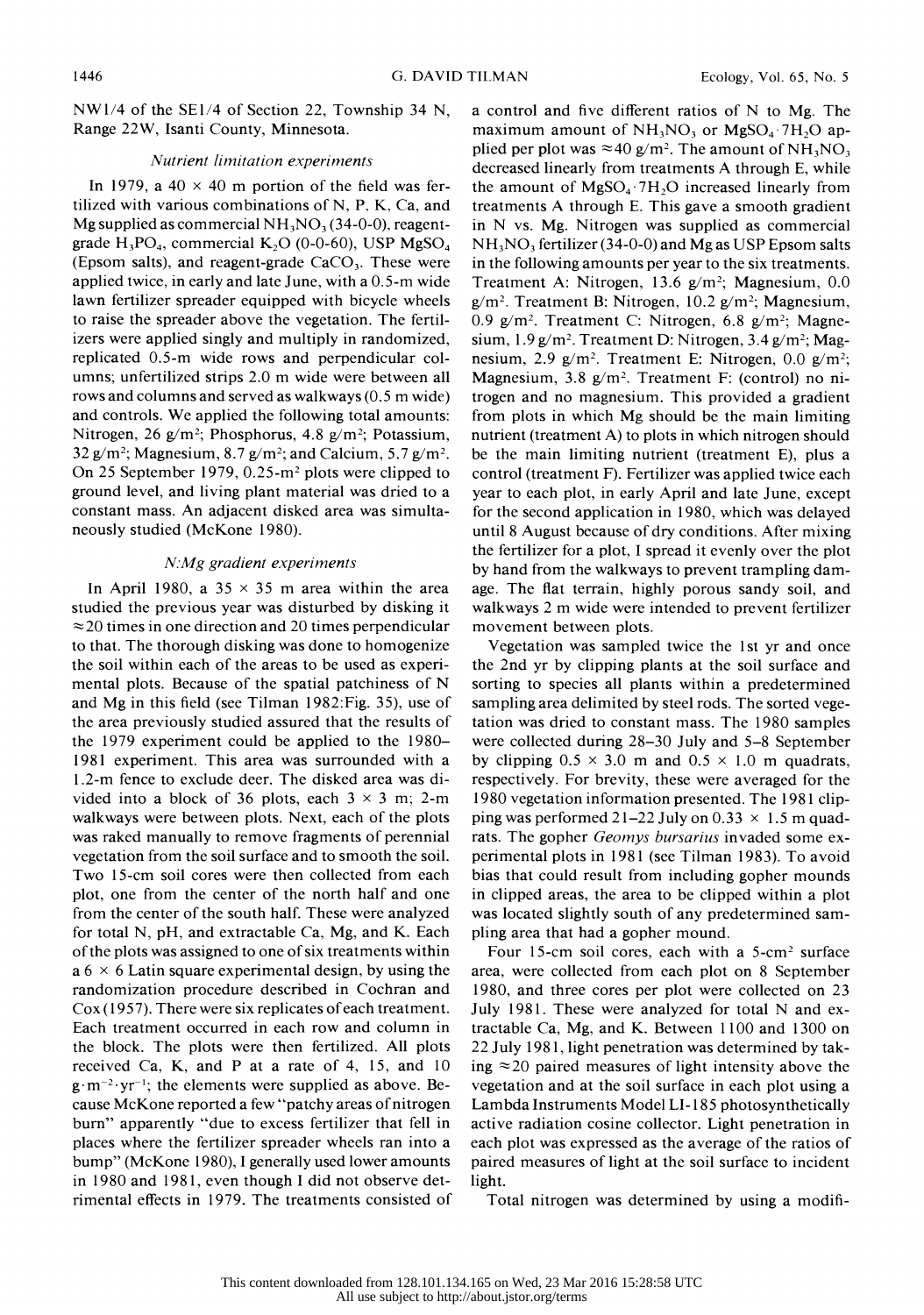TABLE 1. Fertilization of natural vegetation in an 8 yr old field. Yield is the mass of dried, aboveground vegetation. Five mineral elements were used in these experiments (N, P, K, Ca, and Mg). For part A, these were added singly to plots. For part B, they were added in various combinations. For B.2.A through B.5.B, all plots received N and two or three of P, K, Ca, Mg in all possible combinations. These treatments were grouped to allow comparison of plots receiving N and another nutrient with those receiving N and none of that nutrient. For instance, for B.2.A, the grouped treatments were two  $+N+K+Mg$  plots, two  $+N+K+Ca$  plots, two  $+N+Ca+Mg$  plots, and four  $+N+K+Ca+Mg$  plots. None of these received P. They were compared to the B.2.B group which consisted of two  $+N+P+K$  plots, two  $+N+P+\hat{Ca}$  plots, three  $+N+P+K+Ca$ plots, three  $+N+P+K+Mg$  plots, and three  $+N+P+Mg+Ca$  plots using a t test modified for unequal sample sizes and variances. Thus, B.2.A and B.2.B are an attempt to use the available data to determine if P became limiting once N was added. Data were grouped in similar manners for the other comparisons in part B of the table.

| Treatment                                                      | Yield<br>$(g/m^2)$ | Standard<br>error | No.<br>plots            | Significant<br>difference?  |  |  |
|----------------------------------------------------------------|--------------------|-------------------|-------------------------|-----------------------------|--|--|
| A. Single nutrient additions                                   |                    |                   |                         |                             |  |  |
| 1. Control (no fertilizer)                                     | 83.2               | 8.1               | 14                      | $\cdots$                    |  |  |
| $2. +$ Nitrogen                                                | 260.4              | 48.8              | 3                       | ***,† $(t' = 8.79)$         |  |  |
| $3. + Phosphorus$                                              | 102.8              | 19.7              | 3                       | NS, †                       |  |  |
| $+$ Potassium<br>4.                                            | 111.2              | 19.0              | 3                       | NS, †                       |  |  |
| $5. +$ Calcium                                                 | 86.0               | 12.5              | $\overline{\mathbf{3}}$ | NS,                         |  |  |
| 6. $+$ Mg                                                      | 60.4               | 13.9              | 3                       | NS,†                        |  |  |
| B. Multiple nutrient additions (at least 3 of the 5 nutrients) |                    |                   |                         |                             |  |  |
| $+P + K + Ca + Mg (no N)$<br>1.                                | 78.8               | 11.4              | $\overline{c}$          | $NS, \dagger$               |  |  |
| 2A. $+N + $ (but no P)<br>2B.<br>$+N+P+$                       | 298.<br>261.       | 32.2<br>31.4      | 10<br>13                | $NS, \ddagger$              |  |  |
| 3A. $+N + $ (but no K)<br>3B.<br>$+N + K + $                   | 306.<br>270.       | 45.2<br>26.2      | $\mathcal{I}$<br>16     | $NS, \ddagger$              |  |  |
| 4A. $+N + $ (but no Ca)<br>4B.<br>$+N + Ca + \ldots$           | 306.<br>262.       | 40.8<br>26.6      | $\overline{7}$<br>16    | $NS, \ddagger$              |  |  |
| 5A. $+N + $ (but no Mg)<br>$+N+Mg + \ldots$<br>5B.             | 185.<br>342.       | 12.9<br>24.7      | 9<br>14                 | ***, $\ddagger$ (t' = 5.11) |  |  |

† Test for significant difference between treatment and unfertilized control. Ns = no significant difference,  $P > .05$ ; \*\*\* =  $P \le .001$ .

 t Test for significant difference between plots receiving multiple nutrients but none of a nutrient (labeled A) vs. those receiving multiple nutrients including that nutrient (labeled B).

 cation of the alkaline persulfate digestion technique (D'Elia et al. 1977, Solorzano and Sharp 1980). In this modification, 1.0 g of soil was mixed with 100 mL of a reagent containing 27.0 g/L  $K_2S_2O_4$  (low nitrogen, reagent grade) and 9  $g/L$  NaOH; the mixture was autoclaved at  $115^{\circ}$ C for 30 min. This oxidized all organic matter and left all nitrogen as  $NO<sub>3</sub>$ . The digest was then diluted 1:100 with a buffer of pH 8.2, and  $NO_3$  was determined by using the cadmium reduction method of Strickland and Parsons (1972). Calibrations of this method with inorganic and organic standards gave an  $r^2$  of  $\geq$  0.99 for a set of six standards spanning the concentration range of the samples. Coefficients of variation for replicated samples were  $\leq$  5%. Extractable soil levels of Mg, Ca, and K were determined with an atomic absorption spectrophotometer (AA). For soil extracts, 5.00 g of soil were shaken for 0.5 h with 10 mL of 0.1 M of NaCl (pH adjusted to 2.5 with HCl). This was centrifuged, and the supernatant diluted, as necessary, for reading with the AA.

 Statistical analyses of all data were performed by using SPSS version 7-9. In analyses of proportional data, the arcsine-square-root transformation was used to reduce heteroscedasticity. ANOVAs were performed as appropriate for a Latin square design experiment, with row, column, and treatment as factors. Interaction

terms were not analyzed. All  $t$  tests were performed for unpaired observations with unequal sample sizes and unequal variances. The resulting statistic,  $t'$ , was compared to calculated, rather than tabular, values (Steel and Torrie 1960:8 1).

### **RESULTS**

#### Nutrient-limitation experiments

 Of all plots receiving a single nutrient, only those receiving N had significantly more biomass than did controls (Table IA). Of plots receiving multiple nu trients, those receiving P, K, Ca, and Mg, but no N, did not differ significantly from unfertilized controls (Table 1B). The other combinations of multiple nu trients, shown in Table 1B, were limited to plots that received N and at least two of P, K, Ca, and Mg. Plots that received a particular nutrient (such as P) in com bination with N were compared with plots that re ceived N and nutrients other than that particular nu trient. For instance, plots that received N, P, and at least one other nutrient (K, Ca, Mg) did not differ sig nificantly from plots that received N, no P, and at least two of K, Ca, and Mg. Thus, when N was supplied, the presence of P did not lead to a significant increase in aboveground biomass. Of all plots receiving N and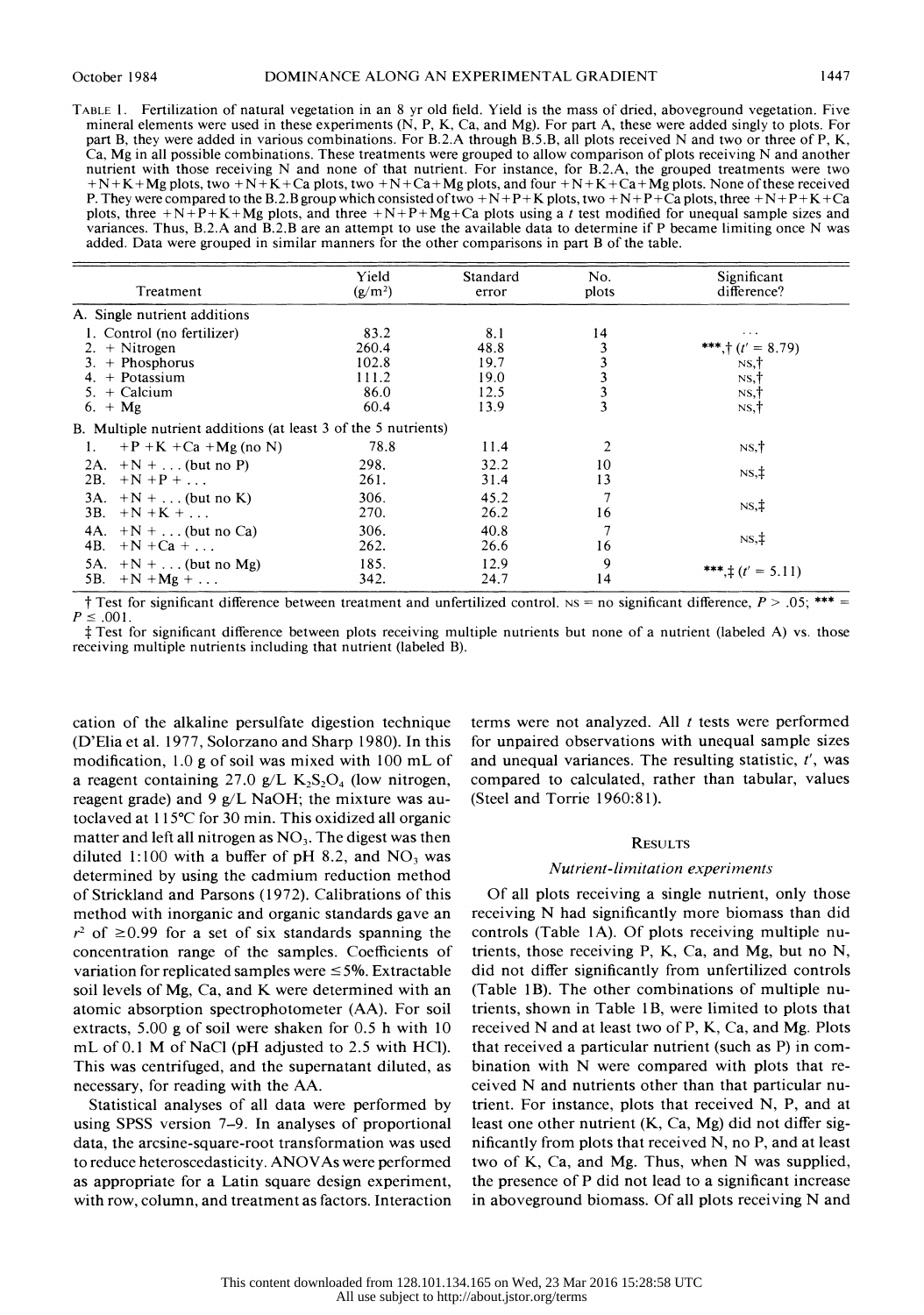

FIG. 1. Treatment effects for total biomass (above-ground vegetation, dried), total nitrogen in dry soil ( $\mu$ mol/g), extractable magnesium in dry soil ( $\mu$ mol/g), and plant species richness are shown along with the standard error of each treatment mean. In a graduated series, A plots had the highest availability of N and lowest of Mg; E plots had highest Mg and lowest N. F was the control (no fertilization). Treatment nutrients were first applied in April 1980, following the April 1980 sampling.

 at least two other nutrients, only those receiving N and Mg had significantly more biomass than the appro priate controls (Table 1B).

## N:Mg gradient experiment

 An analysis of variance on the soil samples collected before treatment in 1980 revealed significant row and column effects existing in the field before initial fertil ization, but no preexisting "treatment" effects, indi cating that the Latin square was randomized without bias. The main preexisting effect was a gradient of total soil nitrogen and extractable calcium, with both higher on the north edge.

 ANOVA of aboveground biomass (grams per square metre) for the July 1980 samples revealed a highly significant treatment effect ( $F = 36.4$ ,  $P < .001$ ) and a highly significant column effect ( $F = 40.2$ ,  $P < .001$ ). The column effect corresponded to the pretreatment column effect for nitrogen, with higher plant biomass on the north edge of the field. Using least significant differences, the higher nitrogen treatments (A, B, and C) did not differ significantly from one another, but all three had a significantly greater biomass than the higher magnesium treatments (D and E) and the control (F). Treatment D had a significantly greater biomass than treatments E and F, which did not differ significantly (Fig. 1). This same pattern was observed in September 1980, when there was a strong treatment effect  $(F =$ 29.2,  $P < .001$ ) but a less strong column effect. The July 1981 samples had a weaker column effect  $(F =$ 3.3, .01  $\leq$  P  $\lt$  .05) but a strong treatment effect (F = 24.8,  $P < .001$ ). Treatments B, C, and D had the great est biomass and differed significantly from A, E, and F. Treatment A had a greater biomass than treatments E and F, but not significantly, and E and F did not differ significantly (Fig. IA).

 The high nitrogen end of the N:Mg gradient (treat ment A) had significantly decreased levels of extract able magnesium by September 1980. A magnesium gradient was established by the treatments (Fig. 1C). The treatments established a less striking gradient in total soil nitrogen (Fig. 1B). Total soil nitrogen was highest in treatment A and declined along the gradient



 FIG. 2. The dependence of proportional light penetration to the soil surface on the total aboveground biomass of vege tation in each plot. See Fig. 1 for descriptions of treatments A-E and control F. The insert shows the treatment means and standard errors for light penetration. Where L is pro portional light penetration and B is plant biomass  $(g/m^2)$ , nonlinear least-squares regression gave  $L = 58.9/B + 0.0019$ , with  $r = .92, P < .001$ .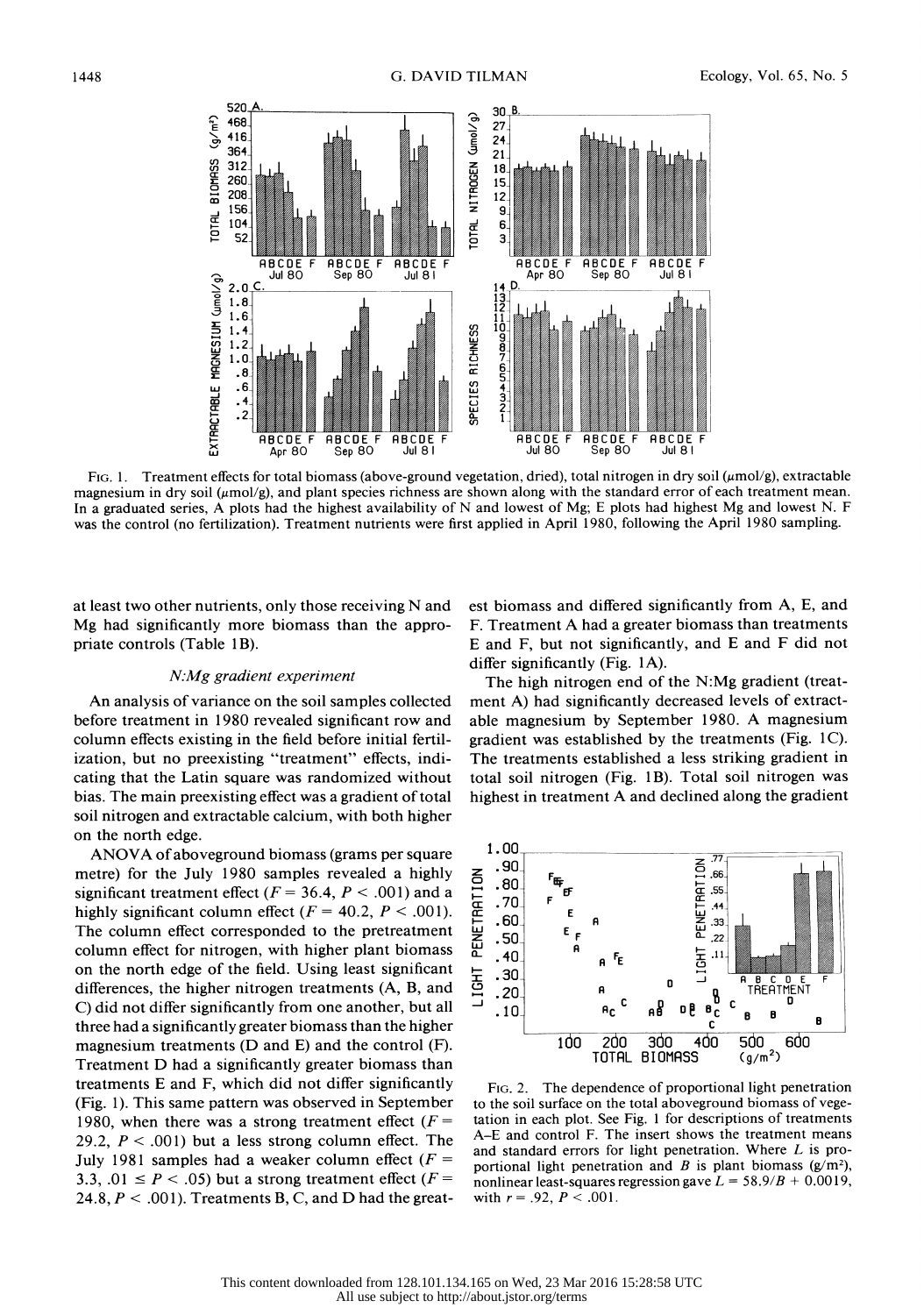TABLE 2. Analysis of variance and trend analysis for 1980 and 1981 plant abundance data on all plant species, which on average in at least one of these years comprised 2% or more of total community aboveground dry biomass. Average relative abundance of each species is given.  $F_{TRT}$  is the F statistic for ANOVA of treatment effects in the Latin square design experiment.  $F_{\text{TREND}}$  is the F statistic for ANOVA of linear or quadratic trends in the treatment responses. For each F statistic category, two values are given. The upper value is an  $F$  statistic based on transformed relative abundance and the lower is an  $\bar{F}$  statistic based on aboveground dry biomass. Linear (L) or quadratic (Q) equations (Eq.) were chosen based on goodness of fit. For brevity,  $F$  statistics are not given for row or column effects.

|                         |              | 1980                      |                      |                 |                  |                   | 1981             |               |              |                            |                  |                       |                    |
|-------------------------|--------------|---------------------------|----------------------|-----------------|------------------|-------------------|------------------|---------------|--------------|----------------------------|------------------|-----------------------|--------------------|
|                         | Life         | $F_{\rm TRT}$<br>Relative |                      |                 | $F_{\rm TREDD}$  |                   | Relative         | $F_{\rm TRT}$ |              | $F_{\rm TREDD}$            |                  |                       |                    |
| <b>Species</b>          | history†     | biomass                   | F                    | $P\ddagger$     | $\boldsymbol{F}$ |                   | $P\ddagger$ Eq.  | biomass       | F            | $P\ddagger$                | $\boldsymbol{F}$ |                       | $P\ddagger$ Eq.    |
| Grasses and sedges      |              |                           |                      |                 |                  |                   |                  |               |              |                            |                  |                       |                    |
| Agropyron repens        | $\mathbf{P}$ | 0.02                      | 1.66<br>2.79         | NS<br>*         | 0.58<br>2.04     | NS<br>$_{\rm NS}$ | L<br>$\mathbf Q$ | 0.04          | 2.72<br>1.58 | *<br>$_{NS}$<br>*          | 1.76<br>2.03     | NS<br><b>NS</b><br>** | Q<br>Q             |
| Agrostis scabra         | P            | 0.0                       | $\cdots$ §           |                 | $\ddotsc$        |                   |                  | 0.48          | 2.81<br>6.87 | **                         | 13.33<br>4.28    | $***$                 | L<br>Q             |
| Aristida basiramea      | A            | 0.10                      | 1.11<br>0.50         | <b>NS</b><br>NS | 0.80<br>0.66     | NS<br>NS          | - L<br>L         | 0.09          | 6.46<br>4.54 | **<br>**                   | 5.01<br>4.38     | *<br>*                | L<br>L             |
| Cenchrus longispinus    | A            | 0.04                      | 1.10<br>2.00         | NS<br><b>NS</b> | 0.48<br>2.05     | NS<br>NS          | L<br>Q           | 0.01          | 1.35<br>0.87 | NS<br>NS                   | 2.47<br>0.70     | NS<br><b>NS</b>       | L<br>L             |
| Cyperus sp.             | $\mathbf P$  | 0.04                      | 7.55<br>1.21         | **<br>NS        | 2.38<br>1.39     | <b>NS</b><br>NS   | Q<br>L           | 0.01          | 5.86<br>3.56 | $***$<br>*                 | 7.78<br>4.44     | **<br>×               | Q<br>Q             |
| Setaria glauca          | $\mathbf{A}$ | 0.13                      | 0.63<br>2.24         | <b>NS</b><br>NS | 0.01<br>0.49     | NS<br><b>NS</b>   | L<br>L           | 0.01          | 0.35<br>0.86 | $_{NS}$<br>$_{\rm NS}$     | 0.05<br>1.86     | NS<br>NS              | L<br>Q             |
| Setaria viridis         | $\mathbf{A}$ | 0.05                      | 2.11<br>2.69         | NS<br>NS        | 4.81<br>3.60     | *<br><b>NS</b>    | Q<br>Q           | 0.003         | 1.10<br>1.27 | NS<br>$_{\rm NS}$          | 1.82<br>0.24     | NS<br><b>NS</b>       | L<br>- L           |
| Forbs                   |              |                           |                      |                 |                  |                   |                  |               |              |                            |                  |                       |                    |
| Ambrosia artemisiifolia | A            | 0.32                      | 2.48<br>8.51         | NS<br>**        | 6.57<br>16.16    | ×<br>$***$        | Q<br>Q           | 0.01          | 0.72<br>1.78 | NS<br>NS                   | 0.72<br>2.95     | NS<br>$_{\rm NS}$     | L<br>Q             |
| Berteroa incana         | P(B, A)      | 0.003                     | 0.68<br>0.75         | NS<br><b>NS</b> | 2.49<br>2.65     | NS<br>NS          | Q<br>Q           | 0.11          | 1.36<br>1.58 | $_{\rm NS}$<br>$_{\rm NS}$ | 3.82<br>4.11     | <b>NS</b><br>×        | Q<br>Q             |
| Chenopodium album       | A            | 0.16                      | 2.93<br>6.71         | *<br>×          | 0.89<br>3.30     | NS<br>NS          | L<br>L           | 0.003         | 3.00<br>1.27 | ×<br>$_{NS}$               | 2.98<br>3.99     | <b>NS</b><br>*        | Q<br>Q             |
| Erigeron canadensis     | A            | 0.0                       | $\sim$ $\sim$ $\sim$ |                 | $\cdots$         |                   |                  | 0.03          | 5.11<br>1.33 | $***$<br><b>NS</b>         | 4.38<br>3.34     | $\ast$<br>$_{\rm NS}$ | Q<br>L             |
| Mollugo verticillata    | A            | 0.07                      | 5.82<br>5.81         | **<br>$***$     | 3.53<br>4.92     | <b>NS</b><br>*    | Q<br>Q           | 0.005         | 1.97<br>1.36 | $_{NS}$<br>NS              | 2.48<br>2.16     | NS<br>NS              | L<br>L             |
| Oenothera biennis       | B            | 0.004                     | 1.93<br>1.10         | NS<br><b>NS</b> | 2.04<br>1.95     | NS<br>NS          | L<br>Q           | 0.14          | 1.47<br>2.09 | $_{\rm NS}$<br>NS          | 3.10<br>2.04     | NS<br>$_{\rm NS}$     | - L<br>$\mathbf Q$ |
| Polygonum convolvulus   | A            | 0.05                      | 0.14<br>2.07         | <b>NS</b><br>NS | 0.36<br>0.78     | NS<br>NS          | Q<br>Q           | 0.04          | 0.62<br>1.49 | NS<br>NS                   | 0.15<br>2.32     | NS<br>$_{\rm NS}$     | L<br>Q             |

 $\dagger$  A = annual, B = biennial, P = perennial.

 $\pm$  NS = P > .05, \* = .05  $\ge P$  > .01, \*\* = P  $\le$  .01.

 $\S \cdots$  indicates that species was not present in any samples in the given year.

 to treatment E. The high-magnesium end of the gra dient (treatment E) had increased extractable Mg through time, as expected from the imposed pattern of fertilization, but no significant change in total N compared to controls.

 ANOVA did not reveal any significant treatment effect on species richness  $S$  in the two initial samples (July and September 1980), but a significant effect was observed in July 1981 (Fig. 1D). An initially equal species richness in the six treatments changed to a dis tribution with higher species richness at lower N:Mg ratios. Comparisons of species richness between years are not valid, because different sizes and shapes of quadrats were used.

The proportion of incident light reaching the soil

 surface through the vegetation varied significantly with treatment (Fig. 2:inset bar graph); the greatest atten uation was in the highest biomass plots. Fig. 2 shows a strong relationship between light penetration to the soil surface and the inverse of the total biomass in a plot. The addition of higher order terms and logarith mic terms did not explain a significantly greater pro portion of the variance. The  $r^2$  indicates that 84% of the variance in the availability of light at the soil surface was explained by the total biomass of a plot, indepen dent of the dominant plant species. In 1981, the plots with the highest biomass had an average of only 6% of incident light reaching the soil surface, whereas from 70 to 87% of the incident light reached the soil surface in unfertilized plots.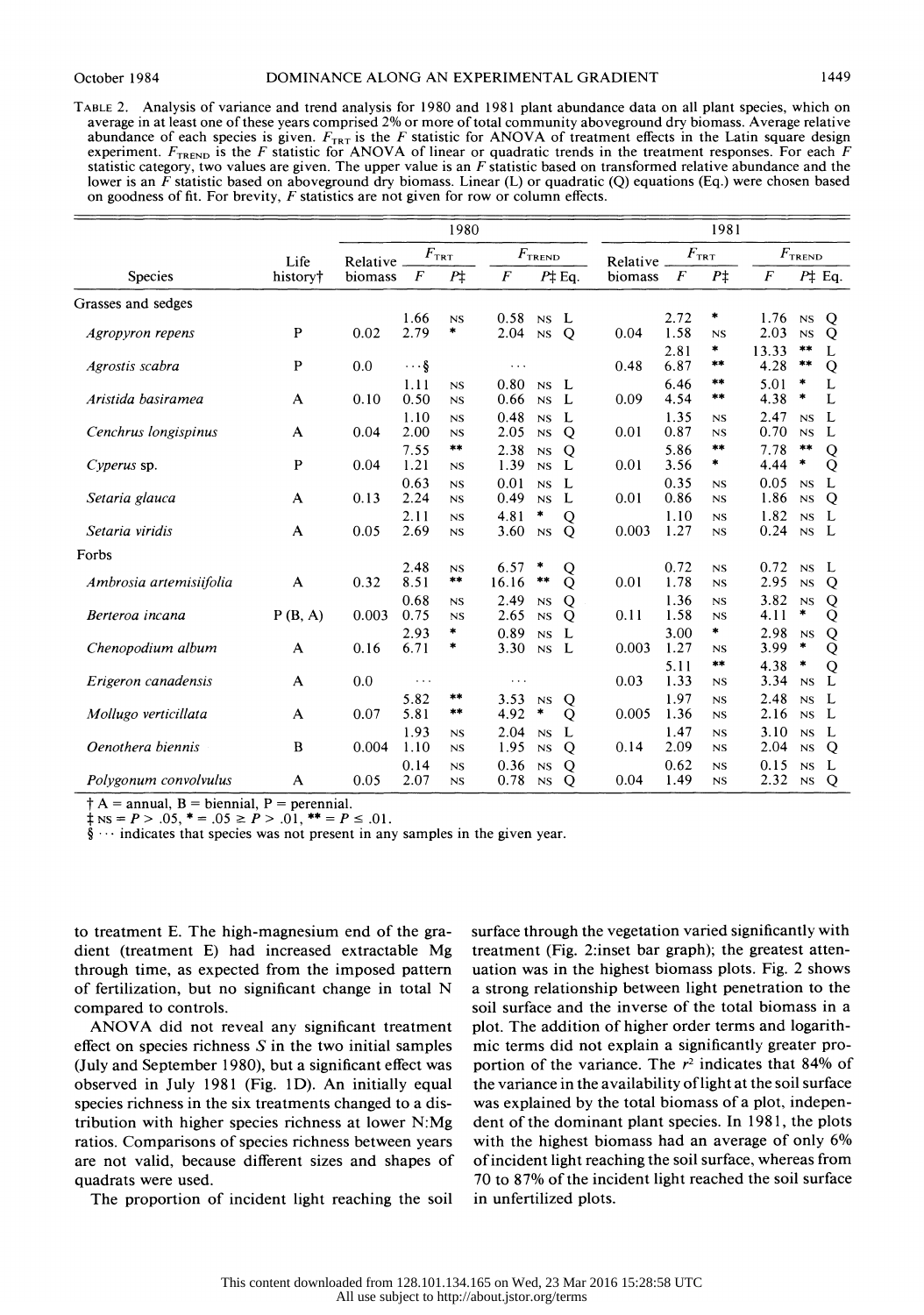

 FIG. 3. The treatment effects for both 1980 and 1981 for the 6 most abundant plant species of 1980. Means and stan dard errors are shown. Note changing scale for  $y$  axis. Treatment codes as in Fig. 1.

## Effects on major plant groups

 In the first season following disking, annual plants as a group comprised 93% of the total biomass of all treatments combined, and annual forbs (herbaceous dicots) were twice as abundant as annual graminoids (grasses and sedges). (See data for major species in Table 2.) By the 2nd yr, annual plants had decreased to 21%, and graminoids were as abundant as forbs. Biennial forbs, mainly Oenothera biennis, increased from 1 to 14%, and perennial graminoids increased from 6 to 53% of the total biomass of all treatments combined. Perennial forbs were essentially absent the 1st yr, and increased to 11% of total biomass the 2nd yr, assuming that Berteroa incana is mainly perennial at Cedar Creek (E. Cushing, personal communication). ANOVA of transformed relative abundance of these plant groups revealed no significant treatment effects in either year for annual or perennial forbs as groups, and no significant effects in the 1st yr for annual or perennial graminoids as groups. Treatment effects were significant the 2nd yr for both annual and perennial graminoids as groups; annuals dominated the low-N treatments and perennials dominated the low-Mg treatments. Most of the latter effect was caused by Agrostis scabra.

# Species composition of treatments

 Thirty-one species of vascular plants were found in the vegetation that was clipped in 1980 and 1981. Most of these were rare enough that treatment effects, if they existed, could not be distinguished from sampling error. In 1980 there were 10 and in 1981 there were seven plant species that individually comprised  $\geq$ 2% of total community biomass (Table 2). The average over all plots of the two 1980 samples revealed that the six most abundant species in the first year after disturbance were, in order, Ambrosia artemisiifolia, Chenopodium album, Setaria glauca, Aristida basiramea, Mollugo verticillata, and Cyperus sp. All but Cyperus are an nuals. Of these, Chenopodium, Mollugo, and Cyperus showed a significant response of relative abundance to treatments (Table 2, Fig. 3). Ambrosia, Chenopodium, Mollugo, and Agropyron had significant responses of absolute abundance to treatments.

 Because treatments A-E represent a gradient of N-to-Mg supply rates, trends in treatment means along the imposed gradient must also be considered. Tests for both linear and quadratic trends were performed on both relative and absolute abundance. In 1980, only the trends for Ambrosia artemisiifolia, Setaria viridis, and Mollugo verticillata were statistically significant (Table 2). These species had slight separation, if any, along the imposed N:Mg gradient in 1980 (Fig. 3). Chenopodium album seemed to reach its greatest dom inance at the highest N:Mg ratios (treatments A and B) and to decline with decreasing N:Mg ratios. Mollugo verticillata reached its greatest dominance in treat ments B and C, followed by Ambrosia artemisiifolia in treatments C and D, and Aristida basiramea and Cyperus sp. at the lowest N:Mg ratio (Fig. 3).

 The six most abundant species in 1981 were, in or der, Agrostis scabra, Oenothera biennis, Berteroa in cana, Aristida basiramea, Agropyron repens, and Po lygonum convolvulus. Of these, Agrostis, Aristida, and Agropyron had significant treatment effects based on relative abundance. Agrostis and Aristida had signifi cant effects based on absolute abundance (Table 2, Fig. 4). Of the rarer species, Chenopodium album, Crepis tectorum, Erigeron canadensis, and Cyperus sp. had significant treatment effects based on relative abun dance, and Cyperus had a significant effect based on absolute abundance.

 Analysis of linear and quadratic trends in treatment means in 1981 showed significant trends based on rel ative or absolute abundance for Aristida, Cyperus, Agrostis, Berteroa, and Erigeron (Table 2). The pat terns of distribution of the six major species along the imposed N:Mg gradient seemed much clearer by the 2nd yr of the experiment (Fig. 4). Agrostis scabra reached its greatest dominance at the highest N:Mg ratios, and declined consistently along the gradient. Agropyron re pens was next, reaching its greatest dominance in treat ment B. It was followed by Berteroa incana, which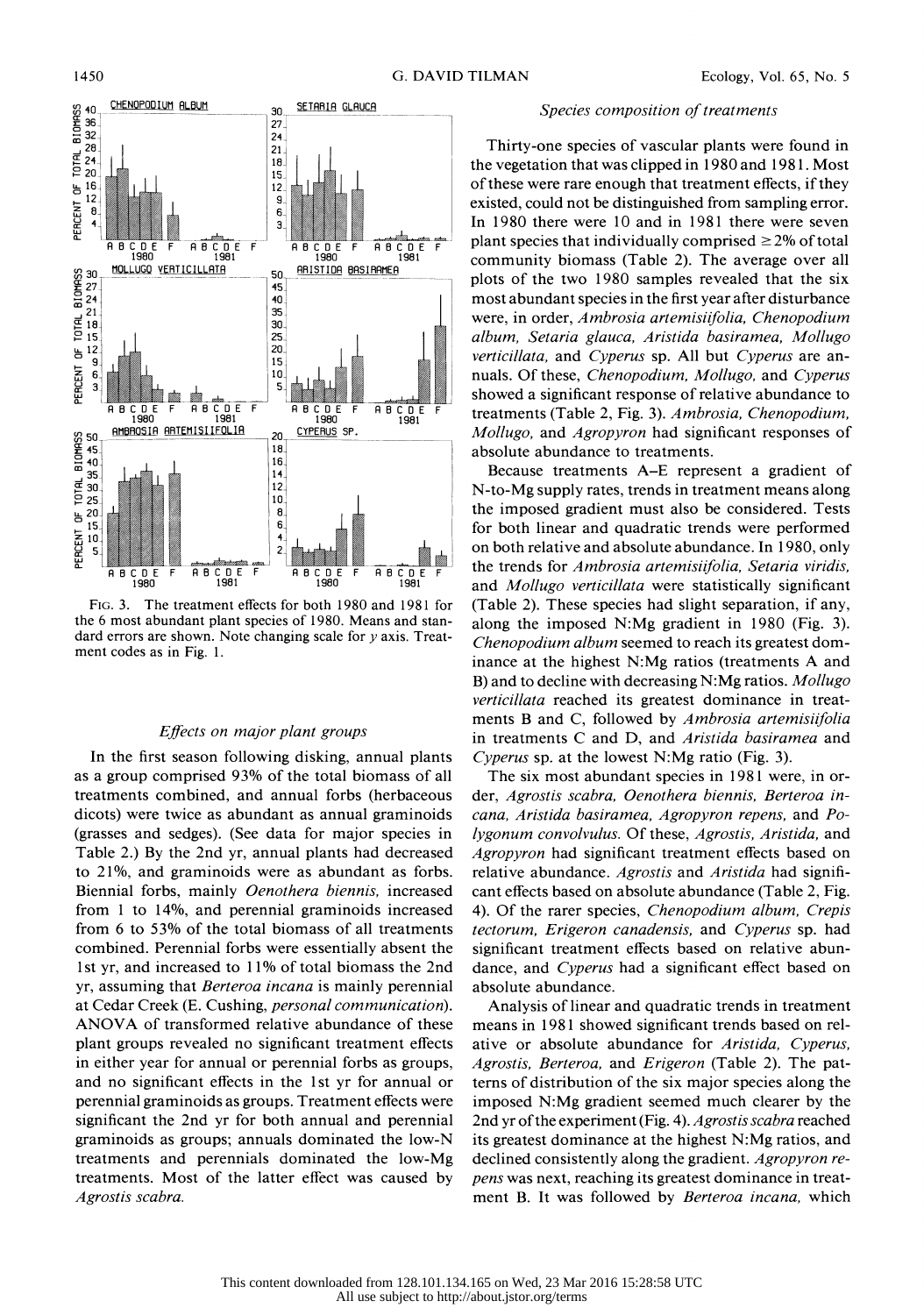

 FIG. 4. Treatment effects for both 1980 and 1981 for the six most abundant species of 1981. Means and standard errors are shown. Note changing scale for  $y$  axis. Treatment codes as in Fig. 1.

 reached its greatest dominance in treatment C; Oe nothera biennis, which was most dominant in treat ment D; and Aristida basiramea, most dominant in treatment E. The sixth most abundant species, Polyg onum convolvulus, showed no separation along the im posed nutrient gradient in either year. Of the four rarer species that had significant treatment effects, Crepis tectorum did not have an apparent pattern along the gradient, Cyperus sp. (Fig. 3) and Erigeron canadensis reached their greatest dominance at low N:Mg ratios (treatment E), and Chenopodium album (Fig. 3) reached peak density at intermediate N:Mg ratios.

# **DISCUSSION**

 The experiments described in this paper were de signed to determine if soil nutrients were limiting dur ing early succession at Cedar Creek and to document any differences that existed in the response of individ ual plant species to an imposed resource-ratio gradient. A gradient was used because the resource-ratio hy pothesis predicts separation of species along a gradient if the species are competing, if the manipulated re sources are limiting, and if the competitors differ such that they are inversely ranked in their competitive abil ities for the limiting resources (Tilman 1980, 1982).

 A central assumption of this approach is that plants compete. Removal experiments have demonstrated in-

 terspecific competition in terrestrial plant communities (e.g., Abul-Fatih and Bazzaz 1979, Fowler 1981, Hils and Vankat 1982). McCormick's (1968) experimental removal of annual plants from a 1-yr-old field showed that annual plants decreased the biomass per individ ual of perennial plants from 4 to 43 times. The removal of the annual Ambrosia trifida from a 1 -yr-old field by Abul-Fatih and Bazzaz (1979), and the removal of var ious species of annuals and perennials from a 1-yr-old field by Hils and Vankat (1982) have documented strong interspecific competition during early succession.

 The 1979 Cedar Creek fertilization experiments demonstrated that nitrogen was the most important limiting nutrient of those manipulated, and suggested that magnesium was the next most limiting nutrient, because magnesium became limiting when nitrogen was added (Table 1). Strong limitation by N is not surprising. Numerous studies of old fields, swards, and prairies have shown nitrogen to be a major limiting nutrient (e.g., Lawes and Gilbert 1880, Milton 1934, Huffine and Elder 1960, Gay and Dwyer 1965, Ow ensby et al. 1970). This has also been suggested by studies of primary succession (e.g., Cowles 1899, Coo per 1913, Crocker and Major 1955, Olson 1958, Law rence et al. 1967).

 It may be that a small proportion of the plant species in this field were Mg limited even in the absence of N fertilization, and that their response to Mg was masked because species-specific responses were not evaluated in 1979. The N:Mg gradient experiment had two treat ments that can be used to test partially this possibility. Treatment E received Mg and all other nutrients except N, but treatment F did not receive any N or Mg. Com parisons of these treatments showed that *Oenothera*  biennis, Vicia villosa, Lychnis alba, Setaria viridis, and Chenopodium album were more abundant in treatment E than in treatment F in 1981, which suggests Mg limitation of these species, but only two of these dif ferences were statistically significant using ANOVA least significant differences. This is additional, though weak, support for the possible importance of Mg.

 Because different species were dominant in the 8-yr old vegetation fertilized in 1979 than in the newly dis turbed soil of the 1980-1981 N:Mg gradient, there may be reason to question the importance of Mg in the N:Mg experiments. The 1979 vegetation was domi nated by Agrostis scabra, Oenothera biennis, and Agro pyron repens. Although these species were rare in 1980, they were dominant in 1981 in the N:Mg plots (Fig. 4). Additionally, in 1979 M. McKone and I performed fertilization experiments in an adjacent disked portion of this field (data in McKone [1980]). The vegetation of the disked area was similar to that of the 1980-1981 N:Mg plots. Of all nutrients added singly (N, P, K, Ca, Mg), only N had an effect on biomass that was signif icant compared to controls ( $t' = 5.90$ ,  $P < .001$ ). The biomass of the Mg treatment was greater than that of the controls, but not significantly. For plots receiving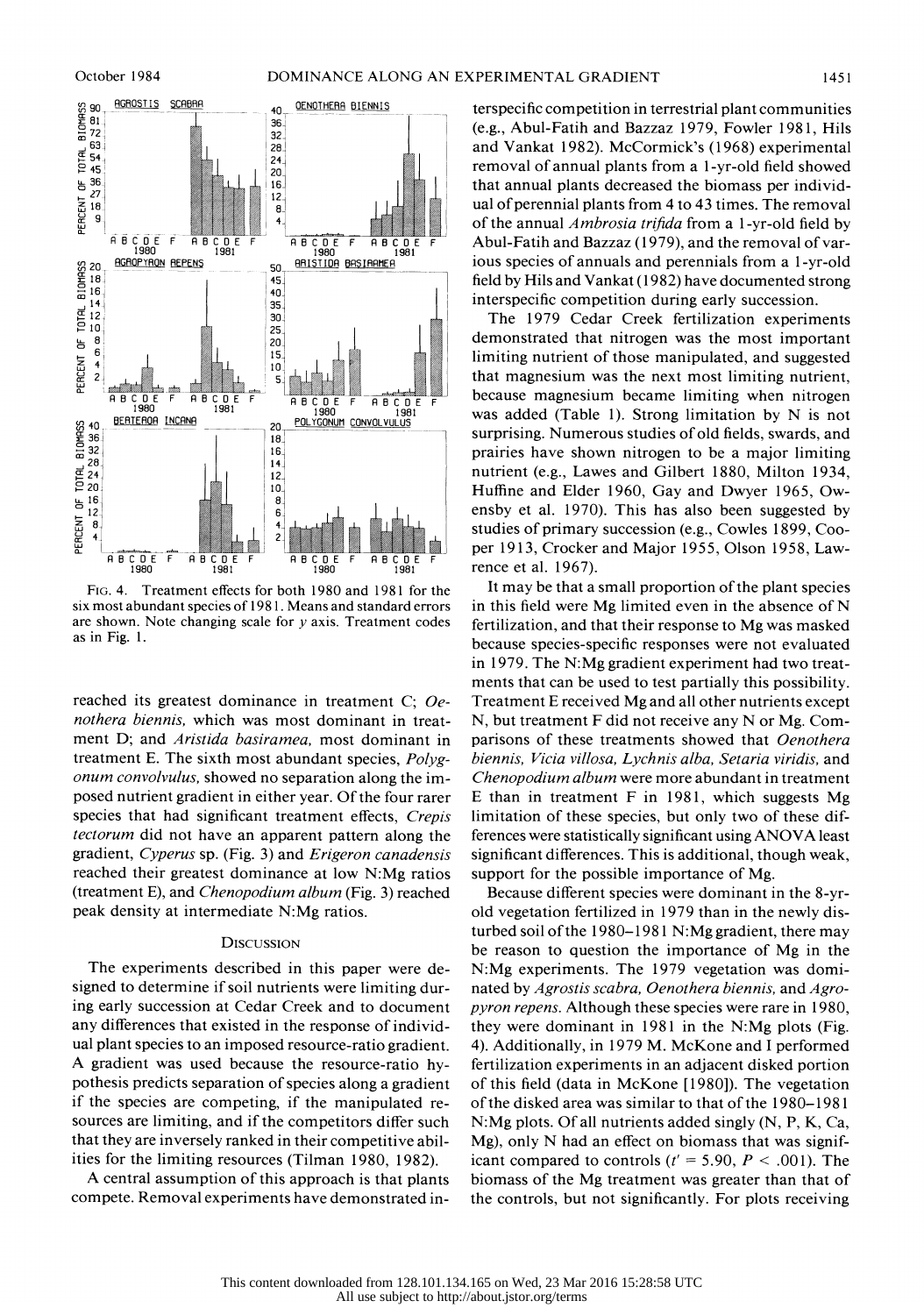N and other nutrients, only those with N and Mg were significantly greater than those receiving N and nu trients other than Mg ( $t' = 2.11$ ,  $.01 < P < .05$ ). They were also significantly greater than those receiving just N ( $t' = 2.22$ ,  $.01 < P < .05$ ). Furthermore, Fig. 1 shows that the highest biomass in 1981 occurred in treatment B, which received less N but more Mg than treatment A. In both 1980 and 1981, treatment A had signifi cantly less extractable Mg than the control. These lines of evidence strongly suggest that Mg is a limiting nu trient in the N:Mg experiments.

 Whenever a limiting resource is added to a com munity, the increased biomass that is produced leads to an increased demand for other resources. For the N:Mg gradient, the end of the gradient most heavily fertilized with N had significantly reduced levels of Mg. The increased biomass probably also led to decreased availability of other resources. Because P, K, and Ca were added, these probably did not decline to limiting levels. However, water was not supplied. Nor was light. Soil moisture levels were not recorded, but the possi bility exists for water limitation on the sandy, porous soils of Cedar Creek. The treatments had a significant effect on light availability at the soil surface. As little as 4% of the incident solar radiation reached the soil surface in fertilized plots, whereas  $>70\%$  reached the surface in control plots. At 4% of incident irradiance, seedlings and plants of low stature may be light limited. The total biomass obtained in response to treatments in 1980 was such that the resultant light gradient should have paralleled the N:Mg gradient, and light intensity should have been lowest at the low Mg end of the gradient. However, in 1981, soil surface light was low est in the middle of the gradient, and highest at the two ends, leading to a U-shaped curve along the N:Mg gradient. Because the U-shaped light gradient of 1981 was caused by the plants that grew in 1981, it probably had little impact until the plants that were seedlings and shoots in 1981 grew (or would have grown) to maturity; i.e., until at least 1982. For these reasons, it should be possible to interpret the experimental ma nipulations as leading to a gradient along which Mg and possibly light and water were limiting at one end (treatment A) and N was limiting at the other end (treatment E), for the 1980 and 1981 plant samples.

 The lack of a clear separation of the dominant plant species along the gradient in 1980 (Fig. 3) may indicate (1) that these species, mainly annuals, do not compete, (2) that these species do not differ in their requirements and competitive abilities for N and Mg (or light or water), or (3) that one year is too brief a time for in terspecific competition to lead to separation. The work of Abul-Fatih and Bazzaz (1979) and of Hils and Van kat (1982) has shown strong competition in early successional vegetation, suggesting that the first pos sibility is unlikely. Grime (1979) has proposed that annual plants have a "ruderal" or fugitive strategy of exploiting open habitats. The lack of clear separation  of these annuals along the imposed gradient is partially consistent with that hypothesis. However, trend anal ysis (Table 2) indicated that three species of annuals had significant trends along the gradient in 1980, and that two additional annual species had significant trends in 198 1. This suggests that there may be differentiation of annual plants in response to the availability of N and Mg, but that a single year was not sufficient time for separation. The year after gophers invaded the ex perimental plots, there was a great increase in the ab solute abundance of annual plants (Tilman 1983). Go pher mounds at the high N end of the gradient were dominated by Setaria and those at the low N end by Polygonum, suggesting differentiation of these two annuals.

 The more distinct separation of the five dominant species of 1981 along the gradient (Fig. 4) showed that the species composition of an early successional old field could be influenced by the relative availability of soil nutrients. These results suggest that the relative availability of limiting soil nutrients may potentially explain some of the local spatial heterogeneity ob served in vegetation. If this separation is caused by competition for N and Mg, but not by competition for light or water, these five species likely differ in their competitive abilities for N and Mg as follows. Aristida should have the lowest requirement for N (as deter mined by  $R^*$ , the availability of the resource needed for the species to maintain a stable equilibrium pop ulation; Tilman [1982]), but should have the highest requirement for Mg. The next best competitor for N (i.e., the next higher  $R^*$  for N) should be *Oenothera*, followed by Berteroa, Agropyron, and Agrostis. Agros tis should be the best competitor for Mg, followed by Agropyron, Berteroa, Oenothera, and Aristida. This hy pothesis could be tested: (1) by performing studies of the N and Mg dependent growth physiology of these five species, (2) by performing correlational studies in unmanipulated early successional fields in which N and Mg are limiting, and (3) by performing greenhouse competition experiments for N and Mg among the five species. The hypothesis that competition for N and Mg led to the patterns of Fig. 4 could be rejected if the results of any one of these experiments were inconsis tent with predictions based on the hypothesized re quirements of these species for N and Mg.

Of the 10 species that averaged  $\geq 2\%$  of the total community biomass the first year after disturbance, three had significant responses of relative abundance and four had significant responses of absolute abun dance to treatments (Table 2). Of the seven species that were  $\geq 2\%$  the second year, four showed significant responses of relative abundance, and three rarer species also responded significantly. Three species had signif icant responses of absolute abundance to treatments in 1981. Thus, nutrient fertilization had a significant impact on relative abundance of many of the dominant plants in the first year of succession and on the majority